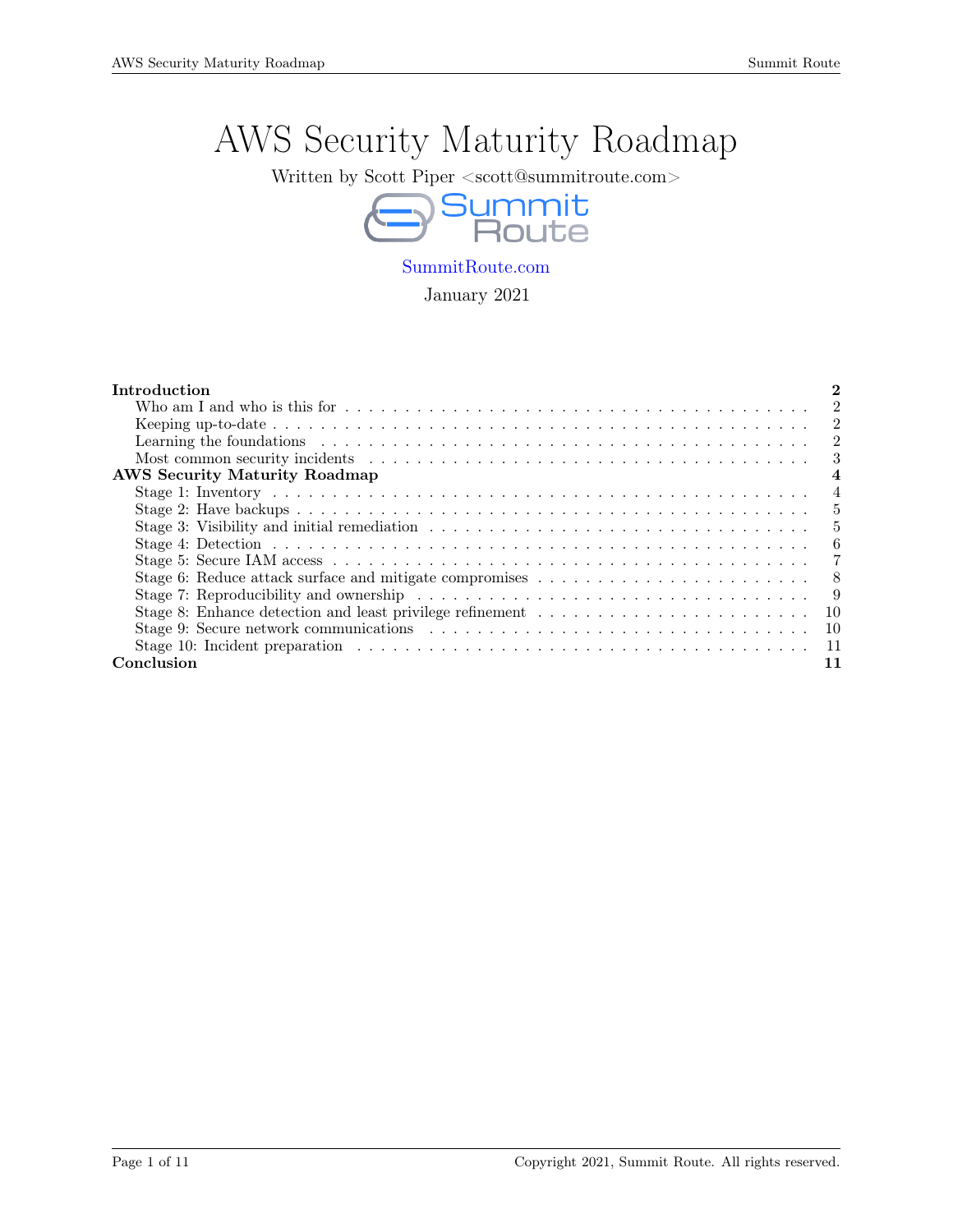## <span id="page-1-0"></span>Introduction

# <span id="page-1-1"></span>Who am I and who is this for

I've worked as an independent AWS security consultant for the past three and half years for my own company [Summit Route](https://summitroute.com)<sup>[1](#page-1-4)</sup> helping over thirty companies, ranging from small start-ups with barely a footprint in AWS to Fortune 100s with hundreds of AWS accounts, from companies that did a lift and shift of large numbers of EC2s and have large footprints in datacenters to companies who exclusively use serverless, from companies that have been in AWS for a decade when it was first coming out to those just getting started with AWS.

I've performed security assessments, consulted on best practices, written custom code, performed research, and more. Currently, I focus on giving training to companies. I developed the popular (and free) AWS security CTFs [flaws.cloud](http://flaws.cloud)<sup>[2](#page-1-5)</sup> and [flaws2.cloud](http://flaws2.cloud)<sup>[3](#page-1-6)</sup>, and developed the open-source tools [CloudMapper](https://github.com/duo-labs/cloudmapper)<sup>[4](#page-1-7)</sup>, [CloudTracker](https://github.com/duo-labs/cloudtracker)<sup>[5](#page-1-8)</sup>, and [Parliament](https://github.com/duo-labs/parliament)<sup>[6](#page-1-9)</sup> with Duo Security.

I have no affiliation with Amazon, but I only do work related to AWS security. This is my opinionated actionable guide to using AWS securely in 2021.

# <span id="page-1-2"></span>Keeping up-to-date

Some of what I write here will unfortunately become out-of-date. To stay up with what is happening in AWS security, I recommend the following:

- $\Box$  Watch the talks from re:Invent, re:Inforce, and the independent non-profit conference [fwd:cloudsec.](https://fwdcloudsec.org/)
- $\square$  Subscribe to the weekly newsletters [Last Week in AWS](https://lastweekinaws.com/)<sup>[7](#page-1-10)</sup> by Corey Quinn, [CloudSecList](https://cloudseclist.com/)<sup>[8](#page-1-11)</sup> by Marco Lancini, and  $t!$ ;dr sec<sup>[9](#page-1-12)</sup> by Clint Gibler.
- $\Box$  On Twitter, follow [@0xdabbad00](https://twitter.com/0xdabbad00) (my twitter account), [@SummitRoute](https://twitter.com/SummitRoute) (my company), [@jeffbarr](https://twitter.com/jeffbarr) (Chief evangelist for AWS), [@AWSSecurityInfo](https://twitter.com/AWSSecurityInfo) (official AWS security twitter account), [@StephenSchmidt](https://twitter.com/StephenSchmidt) (AWS CISO), and [@jim\\_scharf](https://twitter.com/jim_scharf) (VP of AWS Identity).
- $\Box$  Join the Slack "Cloud Security Forum". Ask myself or anyone else doing AWS security things for an invite.

# <span id="page-1-3"></span>Learning the foundations

This paper is mostly about current best practices, which requires you to know a lot of foundations of AWS and security in general.

The best book for learning about security concepts you'll likely use in your work around AWS is [Securing](https://www.amazon.com/Securing-DevOps-Security-Julien-Vehent/dp/1617294136) [DevOps: Security in the Cloud](https://www.amazon.com/Securing-DevOps-Security-Julien-Vehent/dp/1617294136) by Julien Vehent, who managed Firefox Operations Security. For some hands-on training, [flaws.cloud](http://flaws.cloud) and [flaws2.cloud](http://flaws2.cloud) will show you some important concepts.

If you want to get a cert in order to give yourself a goal to work toward, and proof that you have some knowledge in the area, the only cert I recommend getting is the [AWS Security Specialty](https://aws.amazon.com/certification/certified-security-specialty/)<sup>[10](#page-1-13)</sup> certification. To prepare for the exam, you can take the [acloud.guru](https://acloud.guru/learn/aws-certified-security-specialty)<sup>[11](#page-1-14)</sup> course and read the various white-papers from AWS along with the FAQs for security related AWS services. For companies, I also offer AWS security training.

<span id="page-1-4"></span><sup>1</sup><https://summitroute.com>

<span id="page-1-5"></span><sup>2</sup><http://flaws.cloud>

<span id="page-1-6"></span><sup>3</sup><http://flaws2.cloud>

<span id="page-1-7"></span><sup>4</sup><https://github.com/duo-labs/cloudmapper>

<span id="page-1-8"></span><sup>5</sup><https://github.com/duo-labs/cloudtracker>

<span id="page-1-9"></span><sup>6</sup><https://github.com/duo-labs/parliament> <sup>7</sup><https://lastweekinaws.com/>

<span id="page-1-11"></span><span id="page-1-10"></span><sup>8</sup><https://cloudseclist.com/>

<span id="page-1-12"></span> $^9 \rm{https://tldrsec.com/}$  $^9 \rm{https://tldrsec.com/}$  $^9 \rm{https://tldrsec.com/}$ 

<span id="page-1-13"></span> $10$ <https://aws.amazon.com/certification/certified-security-specialty/>

<span id="page-1-14"></span> $\rm ^{11}$  <https://acloud.guru/learn/aws-certified-security-specialty>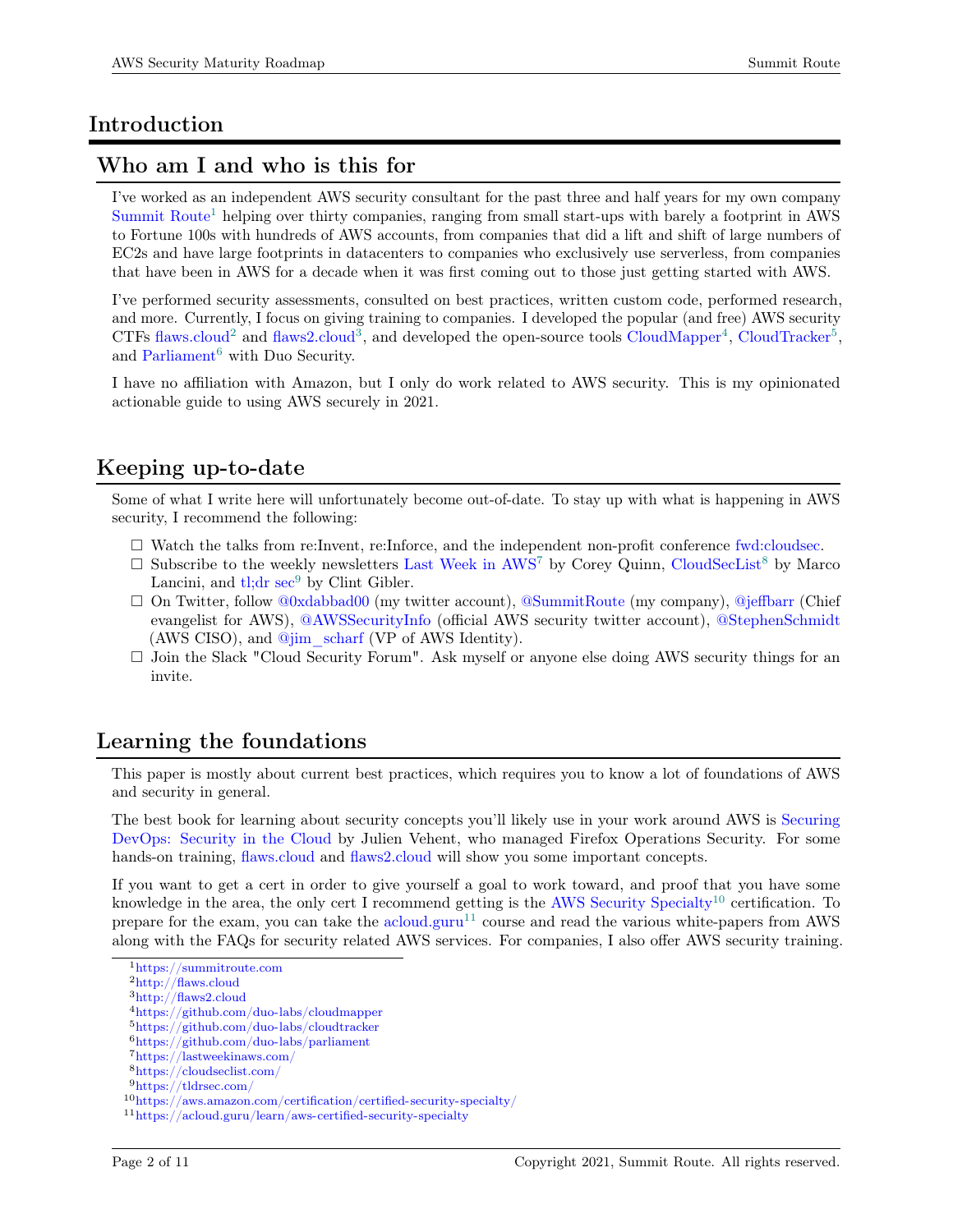Mine is not geared toward the certification, but will help. There are other AWS offered certs which you may also wish to get in order to learn the foundations of AWS.

## <span id="page-2-0"></span>Most common security incidents

In order to discuss the steps to secure AWS environments, you should be aware of what the common security incidents on AWS are so you can plan your defensive strategies accordingly. Generically, the most common AWS related incidents are:

- 1. Publicly accessible resources such as S3 buckets or ElasticSearch clusters.
- 2. Leaked access keys. For example, access keys posted to GitHub.
- 3. Compromised IAM Roles through SSRF or RCE against an EC2, resulting in access to the metadata service at 169.254.169.254.

There are many other issues possible, and many issues that are not AWS specific, but I believe extra effort should be spent in addressing these. My goals are to reduce the likelihood and impact of those events and others, and to enable you to detect and respond to incidents, or misconfigurations before they become incidents.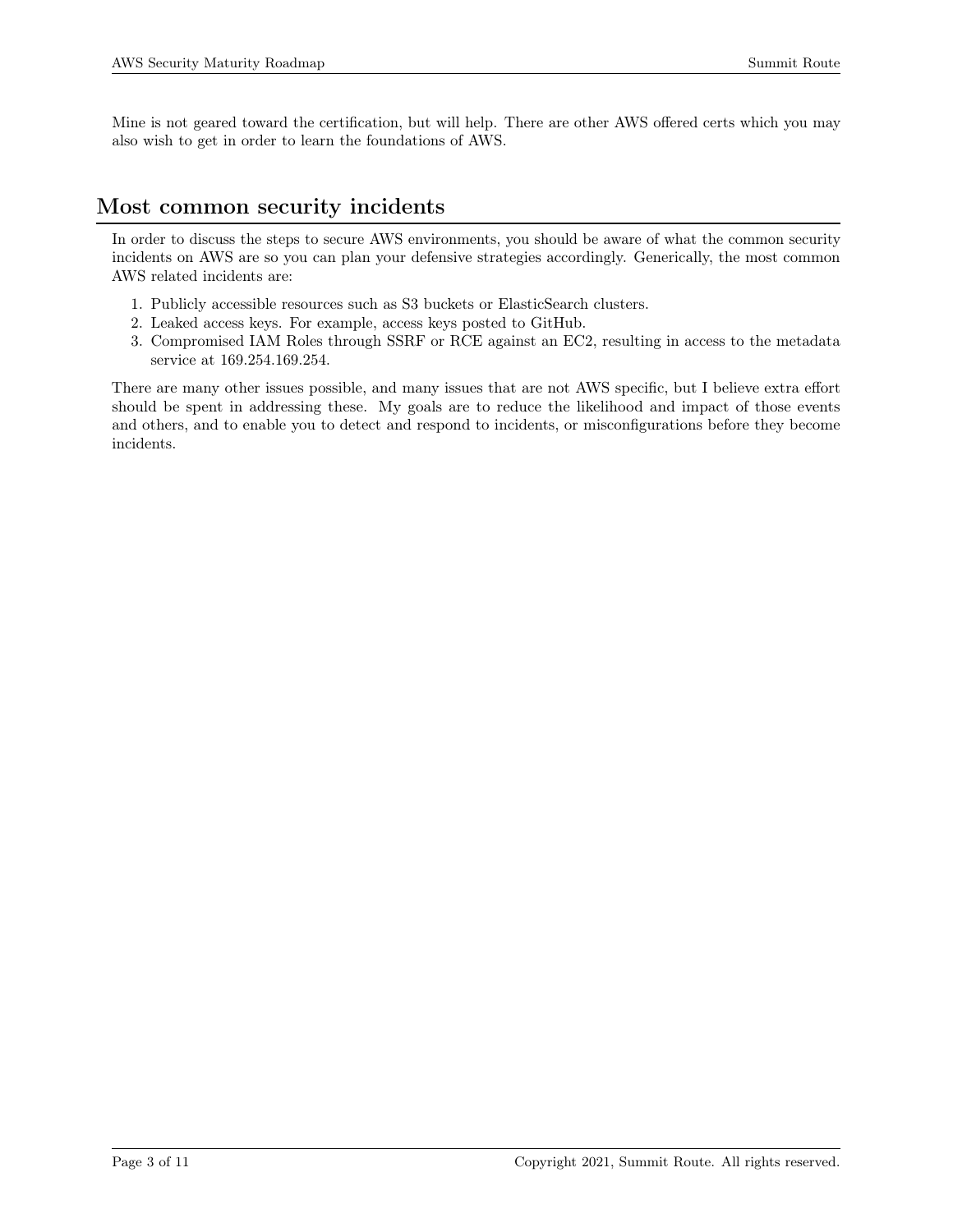## <span id="page-3-0"></span>AWS Security Maturity Roadmap

I've grouped security goals into stages that somewhat build on each other. These are the steps to take your company from having no cloud security program for AWS to having a solid program. You may find you do some of these steps in a different order, partially complete steps for some accounts before others, or have to go back and make slight adjustments, but this should help give you a roadmap for making progress.

## <span id="page-3-1"></span>Stage 1: Inventory

- $\Box$  Identify all AWS accounts in the company and their points of contact.
- $\Box$  Integrate AWS accounts into AWS Organizations.
- $\Box$  <br> Ensure all account root emails are on distribution lists.
- $\Box$  Opt-out of AI services using your data.
- $\Box$  Have an AWS account for Security.
- $\Box$  Create budget alarms.

In this phase, you will want to create a spreadsheet of all the AWS accounts you have (name and 12-digit account ID), their point of contact, associated payer, etc. You can also use this spreadsheet to keep track of which accounts have met certain goals that will be discussed in this paper by including additional columns. See the post [How to inventory AWS accounts](https://summitroute.com/blog/2018/06/18/how_to_inventory_aws_accounts/)<sup>[12](#page-3-2)</sup> for more information on how to inventory your AWS accounts. You will want to ask the different groups at your company what accounts they have, the finance team what accounts are being paid for, talk to your TAM if you have one to figure out what accounts have been registered under your company email, search your company emails, and possibly search network logs.

If your accounts are not already in an AWS Organization, you will want to do so. The root for the AWS Organization should not have any AWS resources in it (ie, no EC2's, S3 buckets, etc.). By putting the accounts in an Organization you will get consolidated billing, an easier ability to create new accounts, and ability to use SCPs and other Organization features (discussed later).

The root email is the primary way AWS communicates with you and is used for recovering the account. You want to ensure the root account emails are associated with email addresses under your company domain, and that these are associated with email distribution lists to ensure communications from AWS are seen.

Your data on AWS generally stays in the regions you put it in and generally AWS does not use that data for their own purposes or send it to affiliates. That is not true if you use the AWS AI services, unless you opt-out of this data usage, which you should do via [functionality](https://summitroute.com/blog/2021/01/06/opting_out_of_aws_ai_data_usage/)<sup>[13](#page-3-3)</sup> of Organizations.

Instead of the spreadsheet mentioned earlier, some companies are able to use tags in Organizations to keep track of many of the important datapoints about their accounts. If you have multiple AWS Organizations though, such as after an acquisition, you will likely still want to use a spreadsheet.

You should have an AWS account used by the Security team that will be used for log collection. If you don't already have lots of AWS accounts, recognize that at this point you now have a minimum of 3 AWS accounts (an account that has your business stuff in it, the AWS Organization root account with nothing in it, and the Security account).

For individuals and small businesses, budget alarms can help avoid catastrophic bills of thousands of dollars. For larger enterprises that are already spending millions per month in AWS, these will be less valuable. Larger enterprises may get more value out of [Cost Anomaly Detection](https://aws.amazon.com/blogs/aws-cost-management/preview-anomaly-detection-and-alerting-now-available-in-aws-cost-management/)<sup>[14](#page-3-4)</sup> alerts instead. Commonly when attackers compromise accounts they will spin up EC2s to mine bitcoin. However, mistakes that result in infinite loops,

<span id="page-3-2"></span> $12$ https://summitroute.com/blog/2018/06/18/how to inventory aws accounts/

<span id="page-3-4"></span><span id="page-3-3"></span> $13$ [https://summitroute.com/blog/2021/01/06/opting\\_out\\_of\\_aws\\_ai\\_data\\_usage/](https://summitroute.com/blog/2021/01/06/opting_out_of_aws_ai_data_usage/)

<sup>14</sup>[https://aws.amazon.com/blogs/aws-cost-management/preview-anomaly-detection-and-alerting-now-available-in-aws](https://aws.amazon.com/blogs/aws-cost-management/preview-anomaly-detection-and-alerting-now-available-in-aws-cost-management/)[cost-management/](https://aws.amazon.com/blogs/aws-cost-management/preview-anomaly-detection-and-alerting-now-available-in-aws-cost-management/)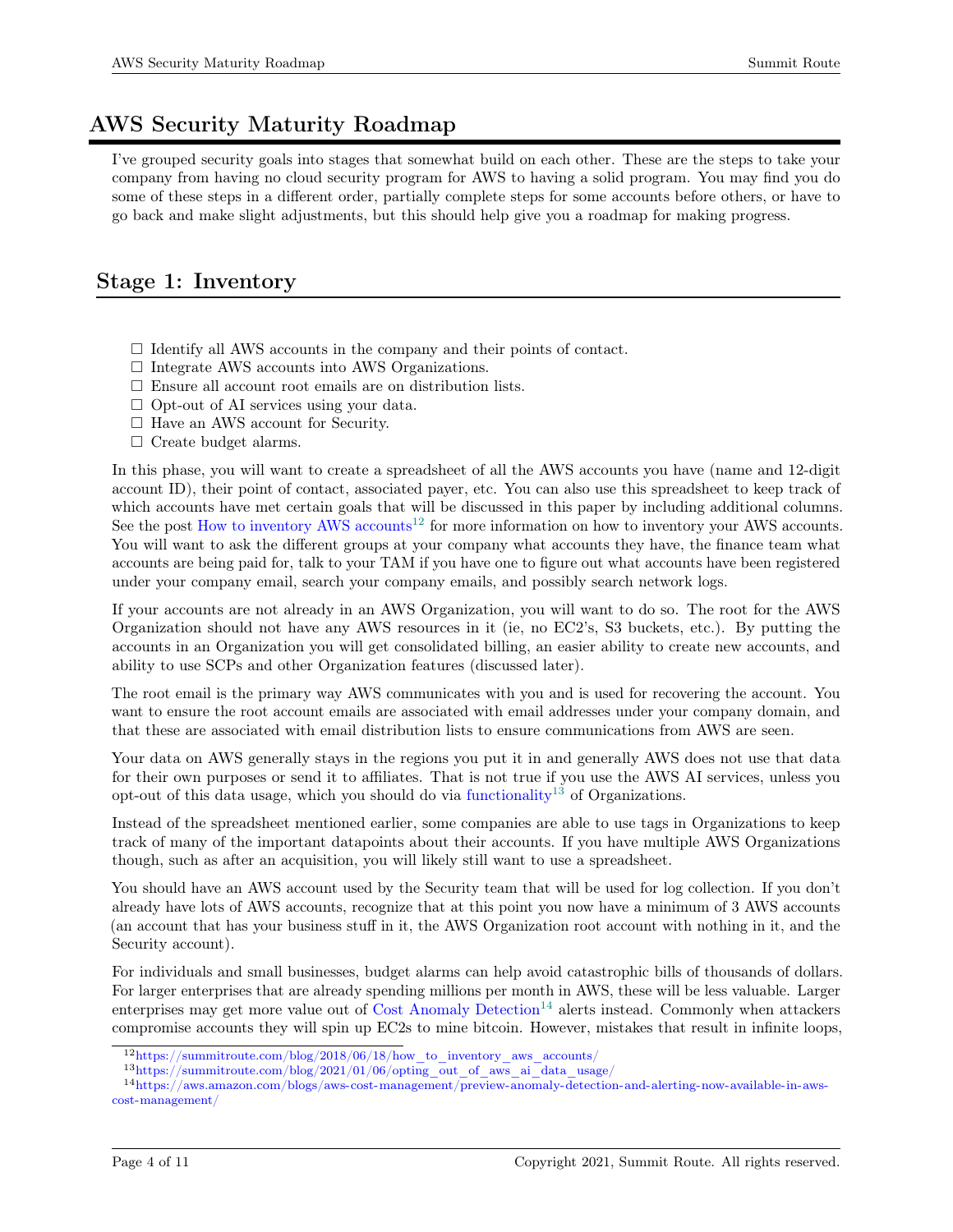or just having resources that are not removed after use are common problems encountered on AWS. In dev or test accounts, you could apply [Budget Actions](https://aws.amazon.com/blogs/aws-cost-management/get-started-with-aws-budgets-actions/)[15](#page-4-2) to apply SCPs to, roughly speaking, disable the account.

#### <span id="page-4-0"></span>Stage 2: Have backups

 $\Box$  Create regular backups.

One of the most notorious AWS security incidents was the destruction of a business named Code Spaces. An attacker gained access to their account and destroyed all of their data and backups, resulting in the business shutting down within 12 hours of the incident.

As you learn what data you have in AWS, you should ensure that data is backed up to a separate AWS account in a separate region from where the data comes from (or possibly even somewhere off of AWS). You can easily create backups with the [AWS Backup](https://aws.amazon.com/backup/)<sup>[16](#page-4-3)</sup> service and [S3 replication policies](https://docs.aws.amazon.com/AmazonS3/latest/dev/replication.html)<sup>[17](#page-4-4)</sup>. You can ensure [WORM](https://en.wikipedia.org/wiki/Write_once_read_many) backups with [S3 Object Lock](https://aws.amazon.com/about-aws/whats-new/2018/11/s3-object-lock/)<sup>[18](#page-4-5)</sup>, in addition to using a separate AWS account for them.

Planning for Disaster Recovery involves a trade-off between how quickly you need to recover (Recovery Time Objective) and how recent that data needs to be (Recovery Point Objective) versus how much money and effort you are willing to spend. You should consider using [Glacier Deep Archive](https://aws.amazon.com/about-aws/whats-new/2019/03/S3-glacier-deep-archive/)<sup>[19](#page-4-6)</sup> for some data which is \$1/TB/mo to store data, but will take up to 12 hours to retrieve.

## <span id="page-4-1"></span>Stage 3: Visibility and initial remediation

- $\Box$  Turn on CloudTrail, GuardDuty, and Access Analyzer for all accounts to send their logs and alerts to the Security account.
- $\Box$  Create an IAM role in every account that grants view access into the account from the Security account.
- $\Box$  Run a one-time scanning tool to identify tactical remediations.
- $\Box$  Turn on S3 Public Block Access.
- $\square$  Develop an account initialization script and new account creation process.

CloudTrail logs should be turned on via the Organization root via an [organization trail](https://docs.aws.amazon.com/awscloudtrail/latest/userguide/creating-trail-organization.html)<sup>[20](#page-4-7)</sup>. By using the organization trail you not only have a centrally configured CloudTrail that is enabled by default for all newly created accounts in the Organization, but also these CloudTrail logs cannot be turned off by the child accounts. You will create an S3 bucket in the Security account, and then from the Organization Management account, enable the CloudTrail logs. You will need to setup permissions on this bucket for your organization to send logs to it.

GuardDuty and [Access Analyzer](https://aws.amazon.com/blogs/aws/identify-unintended-resource-access-with-aws-identity-and-access-management-iam-access-analyzer/) can also now be enabled across an entire AWS Organization with a few clicks in the Organization Management account to connect all accounts to a Security account, via the [Delegated](https://summitroute.com/blog/2020/05/04/delegated_admin_with_guardduty_and_access_analyzer/)  $\text{Admin}^{21}$  $\text{Admin}^{21}$  $\text{Admin}^{21}$  $\text{Admin}^{21}$  $\text{Admin}^{21}$  concept. For now, just enable this integration so you can manually check it, and we'll set up alerting on this later. Another service, Macie, also allows this concept, so consider turning on this service as well, although the cost/benefits trade-off is less definitive. Macie's primary use case is for identifying your sensitive data in S3. It has S3 monitoring abilities, but GuardDuty can also be [configured](https://aws.amazon.com/blogs/aws/new-using-amazon-guardduty-to-protect-your-s3-buckets/)<sup>[22](#page-4-9)</sup> to perform that service. This needs to be done in all regions you are active in (we'll block off other regions via SCPs later).

<span id="page-4-2"></span><sup>15</sup><https://aws.amazon.com/blogs/aws-cost-management/get-started-with-aws-budgets-actions/>

<span id="page-4-3"></span><sup>16</sup><https://aws.amazon.com/backup/>

<span id="page-4-4"></span> $^{17}{\rm https://docs.aws.amazon.com/AmazonS3/latest/dev/replication.html}$  $^{17}{\rm https://docs.aws.amazon.com/AmazonS3/latest/dev/replication.html}$  $^{17}{\rm https://docs.aws.amazon.com/AmazonS3/latest/dev/replication.html}$ 

<span id="page-4-5"></span> $18$ <https://aws.amazon.com/about-aws/whats-new/2018/11/s3-object-lock/>

<span id="page-4-6"></span><sup>19</sup><https://aws.amazon.com/about-aws/whats-new/2019/03/S3-glacier-deep-archive/>

<span id="page-4-7"></span> $^{20}$ <https://docs.aws.amazon.com/awscloudtrail/latest/userguide/creating-trail-organization.html>  $^{21}$ https://summitroute.com/blog/2020/05/04/delegated admin\_with\_guardduty\_and\_access\_analyzer/

<span id="page-4-8"></span>

<span id="page-4-9"></span> $^{22}$ <https://aws.amazon.com/blogs/aws/new-using-amazon-guardduty-to-protect-your-s3-buckets/>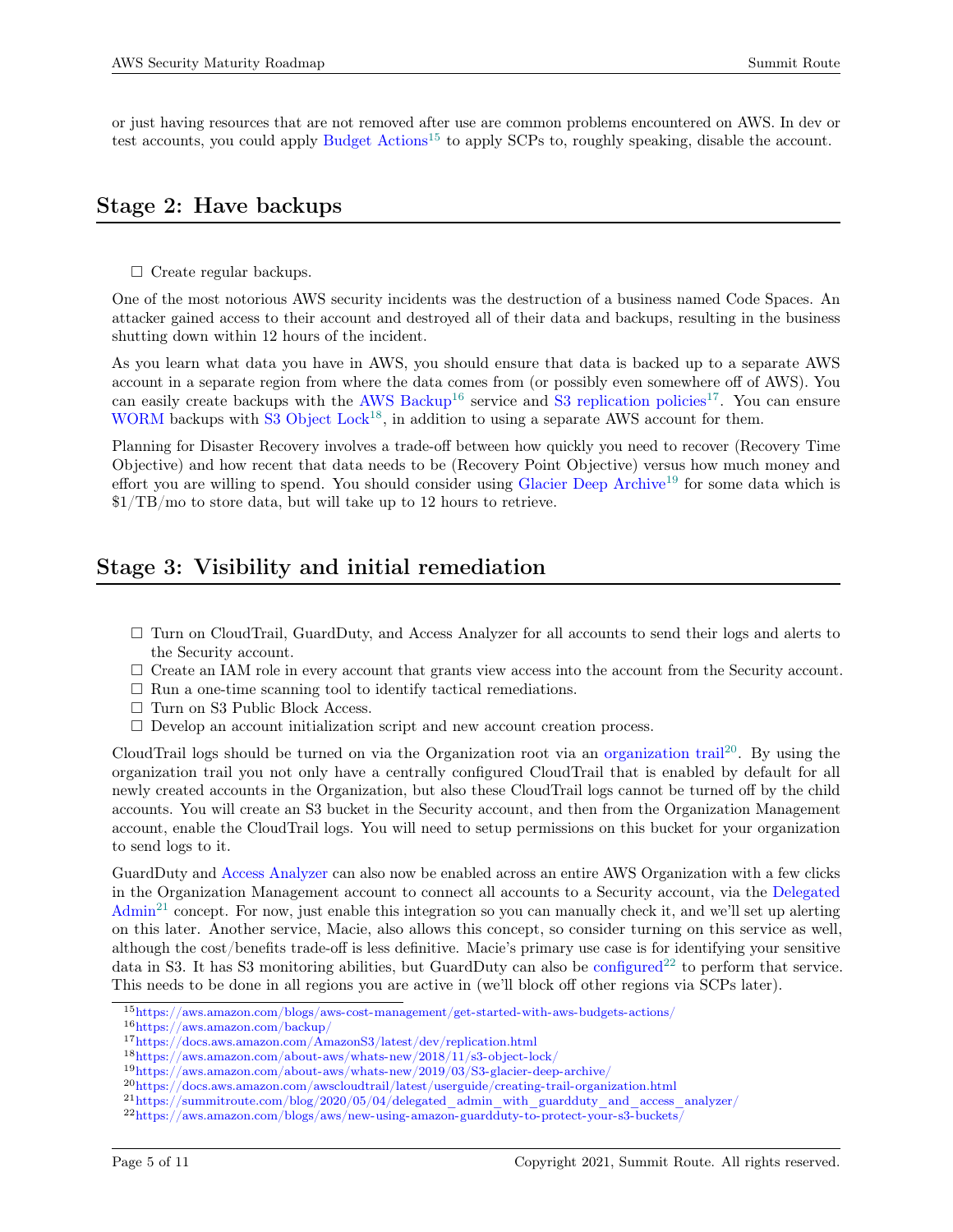Create an IAM role in every account that grants access for the Security team. You can make a copy of the CloudFormation template I use when I perform assessments (be sure to change the account ID!) and you'll need to ask people what the account ID is for the accounts they ran this in. See [here](https://summitroute.com/aws_security_assessments/)<sup>[23](#page-5-1)</sup> for how the URL is formed and the template file that allows people to easily grant you access. Minimally you want SecurityAudit and ViewOnlyAccess privileges, but may want more in order to do auto-remediation or incident response.

Once you have access, you'll want to run a one-time scanning tools such as  $CloudMapper^{24}$  $CloudMapper^{24}$  $CloudMapper^{24}$  $CloudMapper^{24}$ ,  $Prowler^{25}$  $Prowler^{25}$  $Prowler^{25}$  $Prowler^{25}$ , or NCC's [ScoutSuite](https://github.com/nccgroup/ScoutSuite)[26](#page-5-4). This will give you a feel for how much work lies ahead. These will help point out tactical issues that you can work on fixing now, but later phases in this maturity model will help strategically stop these issues from happening in the first place. For now, the main things you should worry about are any public S3 buckets with sensitive contents, public AWS managed ElasticSearch servers, or any EC2's running publicly accessible services that should be private, such as ElasticSearch again, databases, or other "soft" targets, which can largely be identified by the port numbers that have been made public.

The feature S3 Public Block  $Access^{27}$  $Access^{27}$  $Access^{27}$  should be turned on in accounts which disables buckets and their objects from being made public. For cases where you do still need some S3 buckets public, this can be configured to ensure no new buckets are made public.

As you granted access to the accounts for the Security account, you should use this as an initialization script for future accounts so that you have a common, secure baseline, that new accounts you create, or old accounts that are newly acquired, can conform to. You should document a process for creating new accounts. What team should do that and for what needs? Where should the root password and MFA (Multi-Factor Authentication) be kept? What email address pattern should be used for the account? Who should be on the distribution list of that email address? What phone number and billing information do these accounts tie back into it?

You should use [CloudFormation StackSets with Organizations](https://aws.amazon.com/blogs/aws/new-use-aws-cloudformation-stacksets-for-multiple-accounts-in-an-aws-organization/)<sup>[28](#page-5-6)</sup> in order to establish this baseline. This functionality ensures that a CloudFormation template is deployed whenever a new account is created.

## <span id="page-5-0"></span>Stage 4: Detection

- $\Box$  Send alerts to a ticketing system.
- $\Box$  Enable investigations to logs.
- $\Box$  Perform regular scanning of the accounts for security issues.
- $\Box$  Document your security guidelines for your company.
- $\Box$  Consider turning on other logging sources.

With CloudTrail logs going to an S3 bucket in the Security account, and GuardDuty and Access Analyzer events arriving in that account as well, you should integrate all these things into a monitoring and alerting system. As a first step, most companies will create a CloudWatch Event rule that sends the alerts directly to an SNS that goes to email or Slack messages. They then quickly realize they need to filter this through a Lambda or something with logic in it in order to ignore certain types of alerts. As their alert response processes mature, they also find they need to send these to a ticketing system. This enables them to track metrics, have an audit history, and perform escalations.

When an alert happens, you will want to dig in to understand other relevant events from the logs. Minimally, you can setup Athena to be able to query your logs in S3. This can be done using [cloudtrail-parquet-glue](https://github.com/alsmola/cloudtrail-parquet-glue)<sup>[29](#page-5-7)</sup>.

<span id="page-5-1"></span><sup>23</sup>[https://summitroute.com/aws\\_security\\_assessments/](https://summitroute.com/aws_security_assessments/)

<span id="page-5-2"></span><sup>24</sup><https://github.com/duo-labs/cloudmapper>

<span id="page-5-3"></span><sup>25</sup><https://github.com/toniblyx/prowler>

<span id="page-5-5"></span><span id="page-5-4"></span><sup>26</sup><https://github.com/nccgroup/ScoutSuite>

<sup>27</sup>[https://aws.amazon.com/blogs/aws/amazon-s3-block-public-access-another-layer-of-protection-for-your-accounts-and](https://aws.amazon.com/blogs/aws/amazon-s3-block-public-access-another-layer-of-protection-for-your-accounts-and-buckets/)[buckets/](https://aws.amazon.com/blogs/aws/amazon-s3-block-public-access-another-layer-of-protection-for-your-accounts-and-buckets/)

<span id="page-5-7"></span><span id="page-5-6"></span><sup>28</sup><https://aws.amazon.com/blogs/aws/new-use-aws-cloudformation-stacksets-for-multiple-accounts-in-an-aws-organization/> <sup>29</sup><https://github.com/alsmola/cloudtrail-parquet-glue>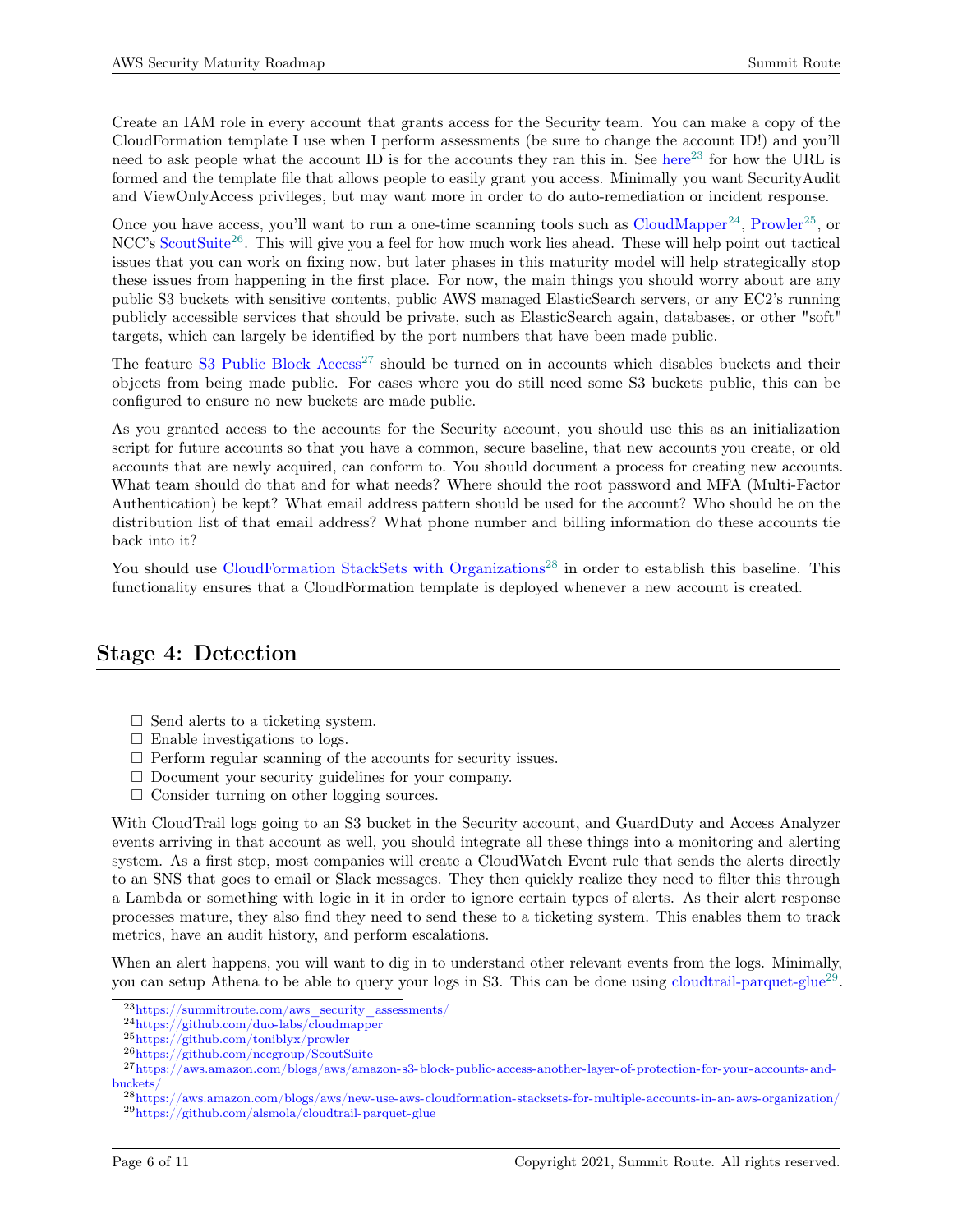Another minimal solution is to send the logs to CloudWatch Logs. However, many use vendor solutions for their log investigations. Almost all developers that use AWS will need access to CloudTrail logs for the accounts they work in, so you may have a mix of these solutions.

You want to ensure you can minimally do the following:

- Receive a notification about a GuardDuty alert from any of your accounts and any region you enabled it in.
- Be able to alert on Access Denied errors from CloudTrail logs, specifically for your production accounts.
- Be able to search through CloudTrail logs to see all of the actions performed by a principal during a time period.

Some best practices can't be detected based purely off of a log event, for example detecting an IAM role that has been inactive for over 90 days. Your event detection solution may also break down at some point, or you'll want to add new rules that accounts might already have violated at some point in the past. For these reasons, you'll want something to perform regular scanning of your environments. Minimally, this can be done with [CloudMapper](https://duo.com/blog/continuous-auditing-with-cloudmapper)[30](#page-6-1), but AWS Config and the associated rules should also be considered, as well as vendor solutions. AWS Config [now supports](https://aws.amazon.com/about-aws/whats-new/2020/11/aws-config-supports-organization-wide-resource-data-aggregation-delegated-administrator-account/)<sup>[31](#page-6-2)</sup> a delegated admin concept.

Now that you are detecting various issues, you'll want to document what those issues are so you are not just telling your team they did something wrong without them knowing the rules you want them to play by. Many of the vendor and open-source solutions in this space detect things that you will not care about. For example, you might have accepted the risk of things like a bastion host that allows SSH access globally (although at some point you should try to switch that to use Systems Manager [Session Manager\)](https://docs.aws.amazon.com/systems-manager/latest/userguide/session-manager.html). There are also things that out of the box these tools don't detect that are specific to your environment that you want done. For example, you might want all public network resources to only be in a few specific accounts and subnets, or that all S3 buckets that contain certain types of data should be replicated to another specific account and region to ensure Disaster Recovery and fail-over. You should work toward building these additional checks into your detection solution.

Consider turning on more logging sources, such as the following, plus any others you might be using (full list of known log sources on AWS is  $here^{32}$  $here^{32}$  $here^{32}$  $here^{32}$ :

- [VPC DNS queries](https://aws.amazon.com/blogs/aws/log-your-vpc-dns-queries-with-route-53-resolver-query-logs/) $33$
- VPC Flow Logs (These are not as useful as many assume)
- CloudTrail S3 access and Lambda invokes
- S3 access logs
- Load balancers
- CloudFront

### <span id="page-6-0"></span>Stage 5: Secure IAM access

- $\square$  Use SSO for access.
- $\Box$  Remove all IAM users.
- $\Box$  Remove all unused IAM roles.
- $\Box$  Reduce the privileges of service roles to necessary services.
- $\Box$  Implement pre-commit hooks for secret detection.
- $\Box$  Plan how accounts will be connected.

<span id="page-6-2"></span><span id="page-6-1"></span><sup>30</sup><https://duo.com/blog/continuous-auditing-with-cloudmapper>

<sup>31</sup>[https://aws.amazon.com/about-aws/whats-new/2020/11/aws-config-supports-organization-wide-resource-data](https://aws.amazon.com/about-aws/whats-new/2020/11/aws-config-supports-organization-wide-resource-data-aggregation-delegated-administrator-account/)[aggregation-delegated-administrator-account/](https://aws.amazon.com/about-aws/whats-new/2020/11/aws-config-supports-organization-wide-resource-data-aggregation-delegated-administrator-account/)

<span id="page-6-4"></span><span id="page-6-3"></span><sup>32</sup><https://matthewdf10.medium.com/how-to-enable-logging-on-every-aws-service-in-existence-circa-2021-5b9105b87c9> <sup>33</sup><https://aws.amazon.com/blogs/aws/log-your-vpc-dns-queries-with-route-53-resolver-query-logs/>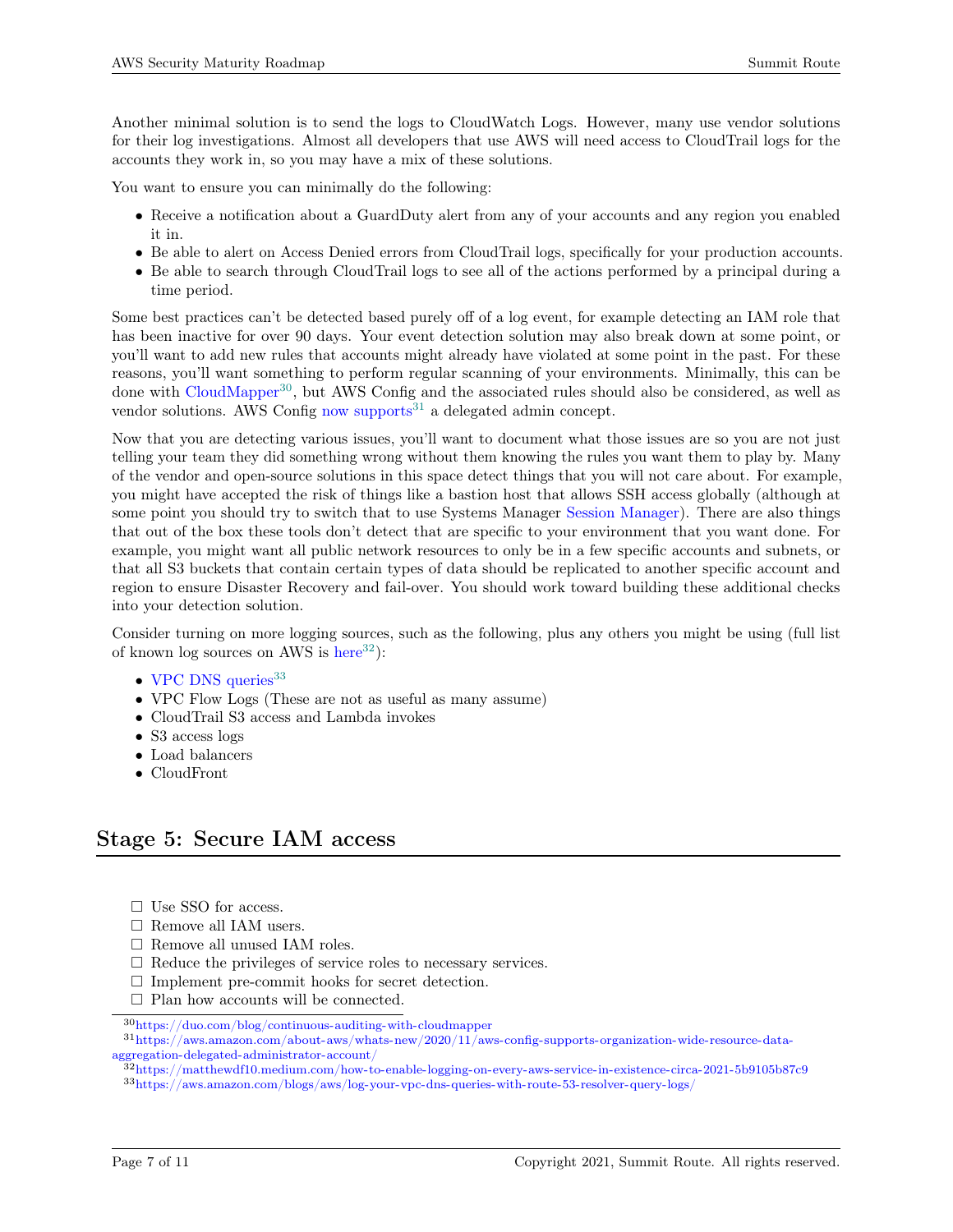IAM User Access Keys never expire. They regularly wind up in source code that finds its way onto public GitHub repos and when configured to be used by the AWS CLI, they exist as plain-text in  $\gamma$ . aws/credent ials, which poses risks. For these reasons, you should avoid IAM Users entirely and instead use IAM Roles.

For human users, you should use SSO for access. This gives you a central location for creating and removing users, or rolling their credentials if they are compromised. You can either have a single "Identity" AWS account that users log into via SSO and then assume into roles from there to the different accounts, or you can have them SSO directly into the different AWS accounts they have access to  $34$ . Solutions exist for different providers for working from the command-line with SSO, including the AWS CLI v2.

If you do have requirements to use IAM access keys, for any human users, they should also be using [aws-vault](https://github.com/99designs/aws-vault)<sup>[35](#page-7-2)</sup>. If possible, for all access keys, you should create a single "Identity" account that they will then assume roles from in order to access other accounts. This ensures you have only a single account with IAM access keys and allows you to setup alerts if the access keys are used without assuming roles into other accounts.

You should audit your IAM Users and Roles to identify ones that have not been used for a certain amount of time. For the remaining ones, use Access Advisor to reduce the privileges of the IAM roles to only those services they use. Ideally, you should reduce this further to only the necessary Actions and Resources, but that is a harder problem, we'll aim for later. For now, the main thing you want to do is find roles with admin (or near admin) privileges, especially when these are associated with EC2s.

Using Access Advisor data, there are some additional S3 privileges you can get information about. You can identify who has used s3:ListAllMyBuckets and you should remove that from any applications that are not using it. Very few applications should need that privilege.

You should implement a solution to detect secrets being committed to source-code repos to avoid having IAM User access keys added to public, or even private, repos. One solution is Yelp's [detect-secrets](https://github.com/Yelp/detect-secrets)<sup>[36](#page-7-3)</sup> project.

As you deploy SSO, you should give thought to how accounts will be accessed and how they will be connected. In addition to humans accessing your accounts, you also have applications that need access to resources across different accounts. This includes resources such as IAM roles and S3 buckets that allow you to share access with other accounts, and network resources that you'll need to connect using VPC peering, transit gateways, etc. You should give thought to the ways in which you want accounts to be connected, especially as you accumulate more and more accounts. Separate accounts are a strong security boundary, but this can become blurred and complicated as trust relationships are created between accounts. You should document a plan for when and how new accounts will be created and connected.

## <span id="page-7-0"></span>Stage 6: Reduce attack surface and mitigate compromises

- $\Box$  Apply SCPs.
- $\Box$  Have no publicly facing EC2s or S3 buckets.
- $\square$  Enforce IMDSv2 on all EC2s.

SCPs (Service Control Policies) can be used to restrict actions an account can perform. See examples in my post [AWS SCP Best Practices](https://summitroute.com/blog/2020/03/25/aws_scp_best_practices/)<sup>[37](#page-7-4)</sup>. You can make exceptions so only a special IAM role, such as that used for Stack Set deployments, can bypass the restrictions. You can apply different SCPs to different accounts and these can ensure that no one, not even the root user, can perform certain actions.

The SCPs to apply should include:

<span id="page-7-1"></span>□ Deny root user access.

<sup>34</sup>"Identity federation with multiple AWS accounts" by Alex Smolen - [https://medium.com/@alsmola/identity-federation](https://medium.com/@alsmola/identity-federation-with-multiple-aws-accounts-61065d00e461)[with-multiple-aws-accounts-61065d00e461](https://medium.com/@alsmola/identity-federation-with-multiple-aws-accounts-61065d00e461)

<span id="page-7-2"></span><sup>35</sup><https://github.com/99designs/aws-vault>

<span id="page-7-3"></span><sup>36</sup><https://github.com/Yelp/detect-secrets>

<span id="page-7-4"></span> $^{37}{\rm https://summirtoute.com/blog/2020/03/25/aws\_sep\_best\_practices/}$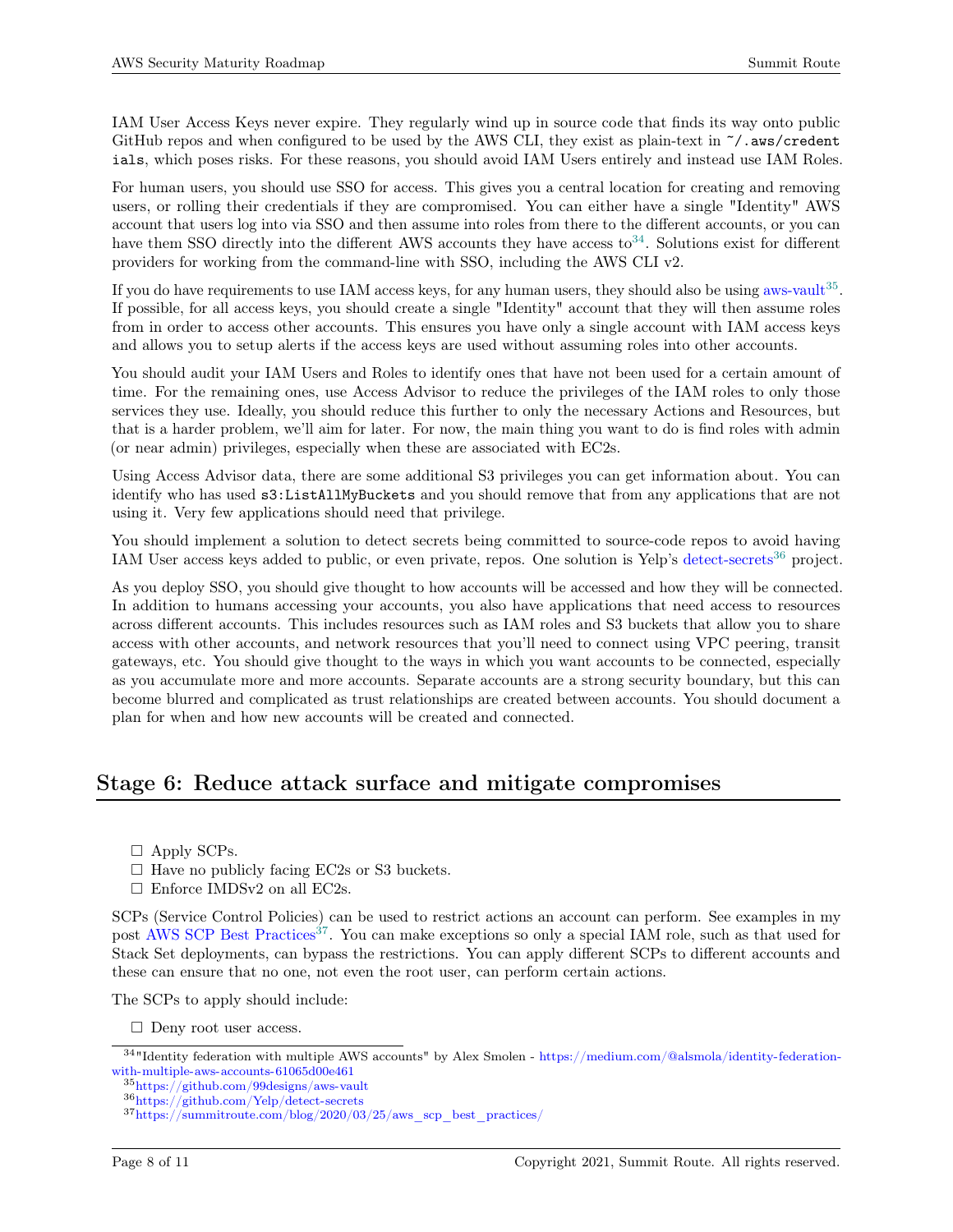- $\Box$  Allow only approved regions.
- $\Box$  Allow only approved services.
- $\Box$  Deny ability to create IAM access keys.
- $\Box$  Require the use of IMDSv2.
- $\Box$  Deny ability to leave Organization.
- $\Box$  Deny ability to make a VPC accessible from the Internet that isn't already for specific accounts.
- $\Box$  Deny ability to disrupt GuardDuty, Access Analyzer, CloudTrail, S3 Public Block Access, and other security services.
- $\square$  Deny ability to disrupt CloudWatch Event collection or other aspects of your monitoring and alerting pipeline.
- $\Box$  Deny ability to modify important IAM roles, such as one used for Stack Sets, incident response, or vendors performing monitoring.

Resources such as EC2s and S3 buckets should not be publicly accessible, but instead should have an ELB or CloudFront in front them. This has a number of benefits including being able to make use of AWS Shield (DDoS protection), AWS WAF, and a more standardized means of logging access. This has operations improvements such as an ability to scale and reduced latency. CloudMapper's report and public commands will show you what public resources you have.

You may also at this point consider deploying AWS WAF and paying for Shield Advanced.

The way in which EC2s obtain their credentials for their IAM roles is through the Instance MetaData Service (IMDS). If an attacker can get the EC2 to access this service and return the results (such as through SSRF or a proxy service), they can take-over the IAM role. You should ensure your EC2s enforce the use of the newer [IMDSv2](https://aws.amazon.com/blogs/security/defense-in-depth-open-firewalls-reverse-proxies-ssrf-vulnerabilities-ec2-instance-metadata-service/)[38](#page-8-1). This can be done incrementally, until ultimately you set an SCP to enforce this.

## <span id="page-8-0"></span>Stage 7: Reproducibility and ownership

- □ Use Infrastructure as Code.
- $\Box$  Control AMI and package sourcing.
- $\Box$  Apply tagging strategy

You should control how changes to your AWS environment happen. Changes should only be made through Infrastructure as Code (IaC), such as Terraform, CloudFormation, or the CDK. This has a number of benefits such as ensuring you have a reproducible environment and can better audit changes. This is often done gradually, beginning with the VPC, Security Group, and IAM configurations, and eventually encompassing all resources. The tool [former2](https://aws.amazon.com/blogs/opensource/accelerate-infrastructure-as-code-development-with-open-source-former2/)[39](#page-8-2) can assist with transitioning your environment to IaC.

Once you control infrastructure changes through code, you can also use two-person rule deployments, where one person proposes the changes and another signs off in order for the change to be implemented. You can also use tools to scan these proposed changes before they are deployed. Options for doing this are described  $here<sup>40</sup>$  $here<sup>40</sup>$  $here<sup>40</sup>$  $here<sup>40</sup>$ .

Not all of the public AMIs (Amazon Machine Images) used to create EC2s are vetted by AWS, and there is not an easy way to identify the trust-worthiness of the source account ID that an AMI comes from. There have been [issues](https://summitroute.com/blog/2018/09/24/investigating_malicious_amis/)<sup>[41](#page-8-4)</sup> in the past of public AMIs with malware in them. You should identify what AMIs you want to be allowed to run in your environment. You should also document guidelines around the instance types to be used and the OS's, so you don't end up with a a dozen flavors of Linux running in your accounts without good reason. Similarly, you should do this for any lambda layers, container images, and other resources.

<span id="page-8-3"></span> $^{40}$ <https://blog.christophetd.fr/shifting-cloud-security-left-scanning-infrastructure-as-code-for-security-issues/>

<span id="page-8-1"></span><sup>38</sup>[https://aws.amazon.com/blogs/security/defense-in-depth-open-firewalls-reverse-proxies-ssrf-vulnerabilities-ec2-instance](https://aws.amazon.com/blogs/security/defense-in-depth-open-firewalls-reverse-proxies-ssrf-vulnerabilities-ec2-instance-metadata-service/)[metadata-service/](https://aws.amazon.com/blogs/security/defense-in-depth-open-firewalls-reverse-proxies-ssrf-vulnerabilities-ec2-instance-metadata-service/)

<span id="page-8-2"></span><sup>39</sup><https://aws.amazon.com/blogs/opensource/accelerate-infrastructure-as-code-development-with-open-source-former2/>

<span id="page-8-4"></span> $^{41}{\rm https://summint route.com/blog/2018/09/24/investigating\_malicious\_amis/}$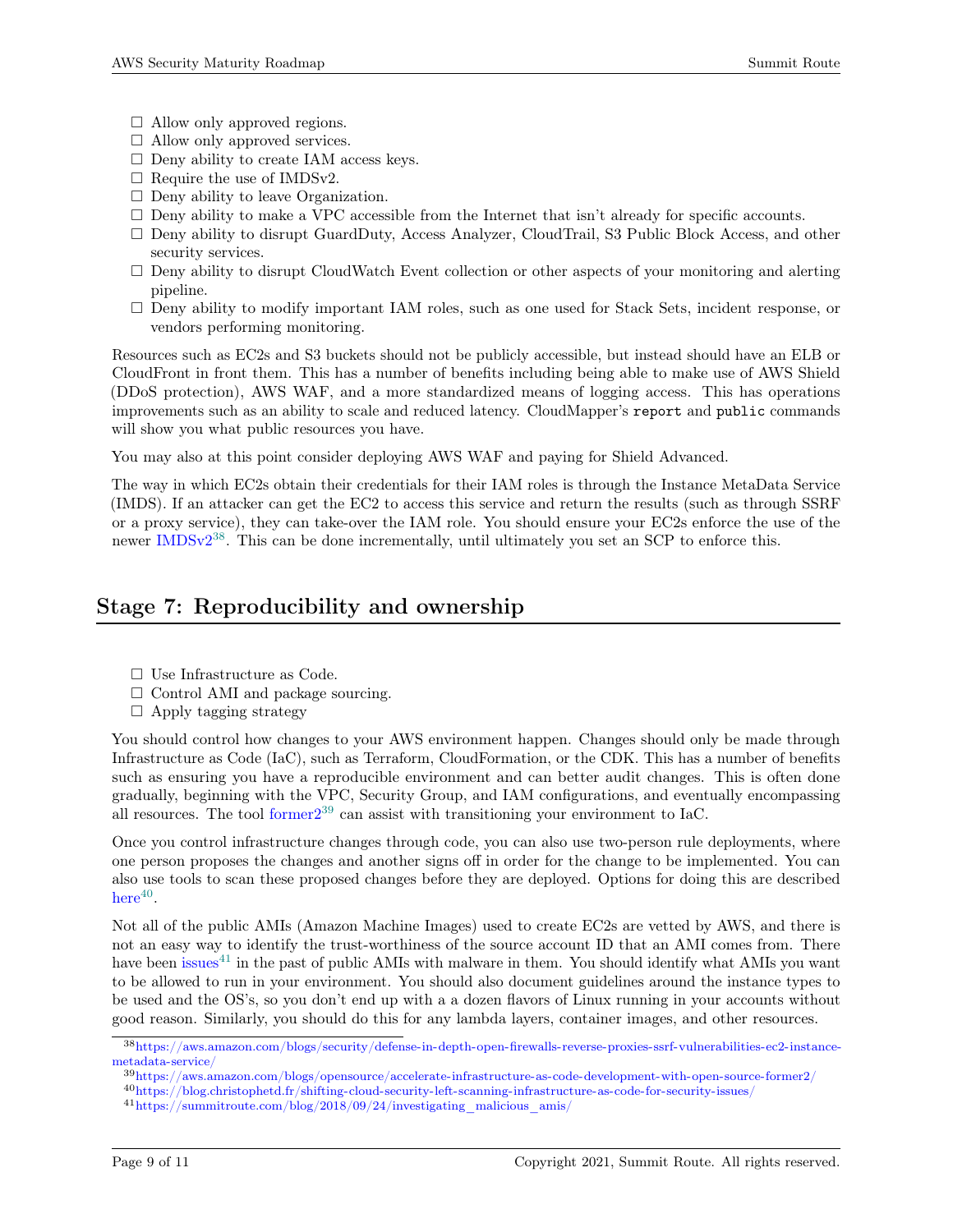One strategy you should consider is building all of your AMIs yourself, possibly with all of their code and packages pre-configured. This would mean that every code release would be a pre-built AMI, which is the strategy used by Netflix in their post [How We Build Code at Netflix.](https://medium.com/netflix-techblog/how-we-build-code-at-netflix-c5d9bd727f15) Alternatively, you can deploy code and updates using something like salt, ansible, puppet, chef, or another solution.

You should control the packages (code and software) that go into your code bases. Your production servers should not be reaching out to various GitHub repos for updates. You should have a CI/CD pipeline that builds things for you in a reproducible way and consider having mirrors of package repos or libraries. The primary benefit of doing this is it helps ensure you know which libraries are being used to build your services.

With more people working in an AWS environment, you can lose track of what resources are associated with which applications or teams. When a problem is found with a resource, you want to be able to quickly identify who the owner is, without looking through the CloudTrail logs. This becomes especially important when a CI/CD system is solely responsible for creating resources, as you become less able to identify the owner. Therefore, you should have a tagging strategy. This can be enforced via SCPs or scanning or monitoring can be used to detect when required tags are not used.

## <span id="page-9-0"></span>Stage 8: Enhance detection and least privilege refinement

- $\Box$  Implement real-time monitoring.
- $\Box$  Implement automated remediation.
- $\Box$  Refine IAM policies.
- $\Box$  Deploy honey tokens.

CloudTrail logs take 15 minutes to appear in S3. You can use CloudWatch Events to monitor events in near real-time. This requires setting up a CloudWatch Event Rule in every account, in every region you wish to monitor, and then aggregating these events. Note that CloudWatch Events do not record List, Describe, and Get calls so it is not a complete replacement for some rules you might have on the monitoring of the CloudTrail logs going to S3.

In cases where SCPs or other features cannot enforce policies, you can have automated remediations take action on your behalf. This can include removing unused IAM roles, changing security groups that are too open, terminating EC2s in a test environment every evening, unsharing resources that are shared with unknown accounts, and more.

You should also take the time to review and refine your IAM policies to better restrict them. Your policies should have specific Actions, Resources, and include Conditions. Stars ("\*") should be avoided unless required by the Action. You should avoid using AWS provided Managed IAM policies because they are not restricted enough. To help reduce the scope of policies to only specific actions, you can use Client Side Monitoring (CSM) as described in [Record AWS API calls to improve IAM Policies](https://cloudonaut.io/record-aws-api-calls-to-improve-iam-policies/)<sup>[42](#page-9-2)</sup>.

Place "fake" access keys as honey tokens for an attacker to find and use so you can more easily detect them. I describe how to do this in [Guidance on deploying honey tokens](https://summitroute.com/blog/2018/06/22/guidance_on_deploying_honey_tokens/)<sup>[43](#page-9-3)</sup>.

## <span id="page-9-1"></span>Stage 9: Secure network communications

 $\Box$  Move all non-public network resources into private subnets and proxy outbound requests so you can filter and block them.

<span id="page-9-2"></span> $42$ <https://cloudonaut.io/record-aws-api-calls-to-improve-iam-policies/>

<span id="page-9-3"></span><sup>43</sup>[https://summitroute.com/blog/2018/06/22/guidance\\_on\\_deploying\\_honey\\_tokens/](https://summitroute.com/blog/2018/06/22/guidance_on_deploying_honey_tokens/)